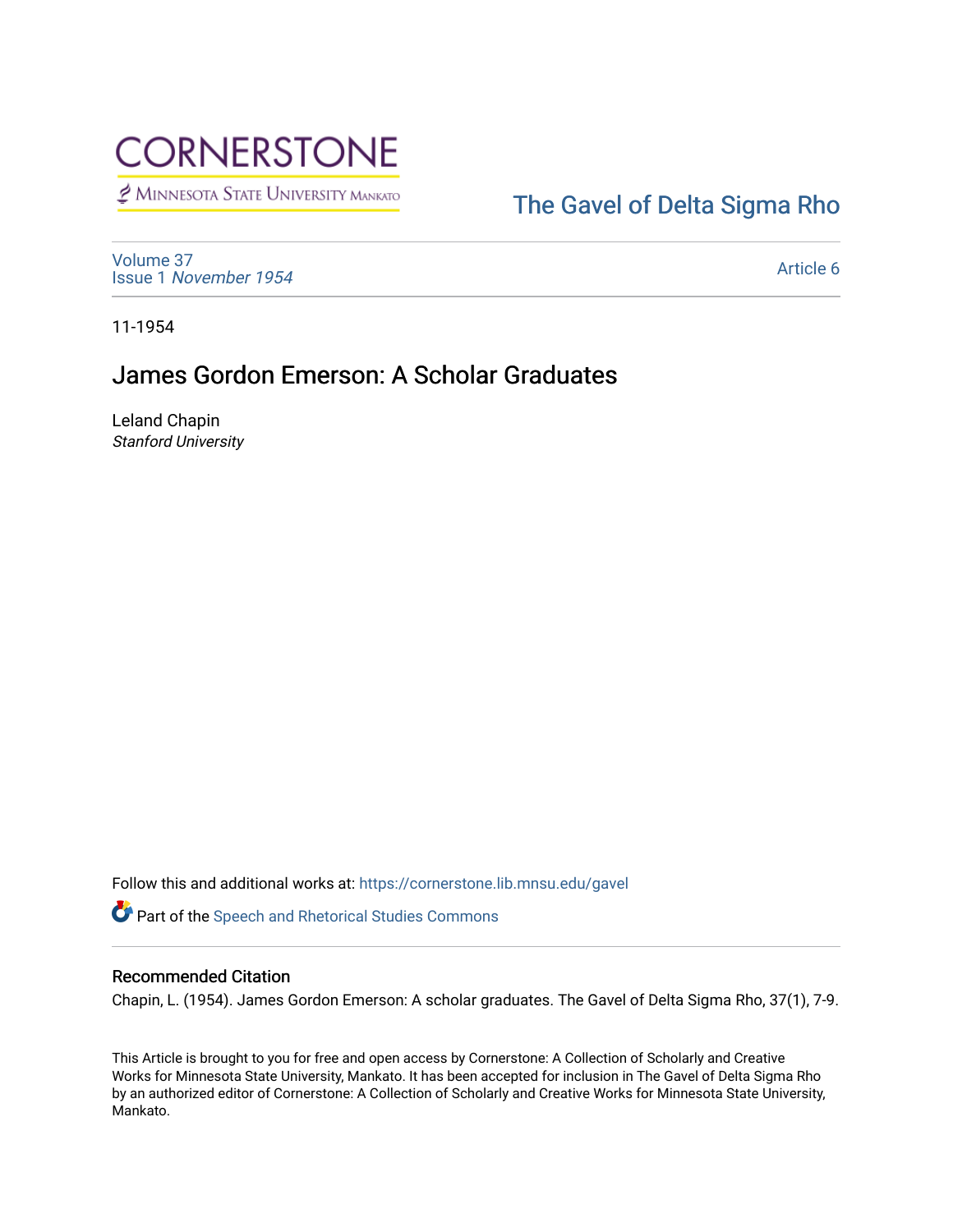THE GAVEL

# James Gordon Emerson; A Scholar **Graduates**

by LELAND CHAPIN<sup>\*</sup>

When a DSR installation team came out to Ames from Iowa City in 1909, it found among the charter members of the new Iowa State chapter an upperclassman by the name of Howard Hill and an underclassman who is the subject of this particular sketch. Hill became President of the chapter and his lower-class admirer recalls to this day the impressiveness which, during later initiations, he imparted to the splendid DSR ritual. Howard Hill, he declared, was one of the finest speakers ever to grace a college forensic platform. His wide popularity over the years as a speaker and reader attests that the admira tion of his fellow students at ISC—bordering on adoration—was not the result of mere hero worship.

Both Hill and Emerson served for many years as teachers of public speaking and both became, in their respective times, sponsors of DSR. The friendship formed at Ames has continued through the years and there has seldom been a time when they have not been in close touch. It is fitting that sketches of their careers should appear together in The Gavel.

"Mike" Emerson's college days saw him a member of a varsity debating team as an underclassman, but thereafter his role was cast largely in the field of oratory. As a junior he won the Old Line State oratorical contest, and went on to capture first honors in the Interstate Contest—ten states compet ing. In his senior year, the State Peace con test was added to his laurels, and he became the first winner of the newly constituted Missouri Valley Oratorical Contest. As a law student at Stanford, he won the local Berwick Peace oratorical contest in 1914.

At ISC he had served, inter alia, as freshman class president, YMCA president, busi ness manager of the annual, and editor of the college paper, the ISC Student. It was in the latter capacity that he got the idea that con stant practice in writing was a superb training for the would-be speaker—an idea which



he was later to hammer home in his courses and to find vindicated in the training of debaters.

The year 1912-13 saw him at Harvard Law School on a scholarship supplied by the Iowa Harvard clubs. Although he qualified for a second-year scholarship, considerations of cli mate caused him to turn West to Stanford, whose law school had a high rating and whose Dr. David Starr Jordan had inspired him to an admiration of Stanford when he attended an address given by Dr. Jordan at Iowa State College.

By dint of a summer session spent at the University of California School of Jurispru dence, he was able to complete his work for the law degree Juris Doctor in December of 1914 and to be admitted to the California Bar. In the spring of 1915 he was elected to the Order of the Coif, the legal Phi Beta Kappa.

7

<sup>\*</sup>Dr. Chapin is Professor of Speech and Sponsor of Delta Sigma Rho at Stanford University.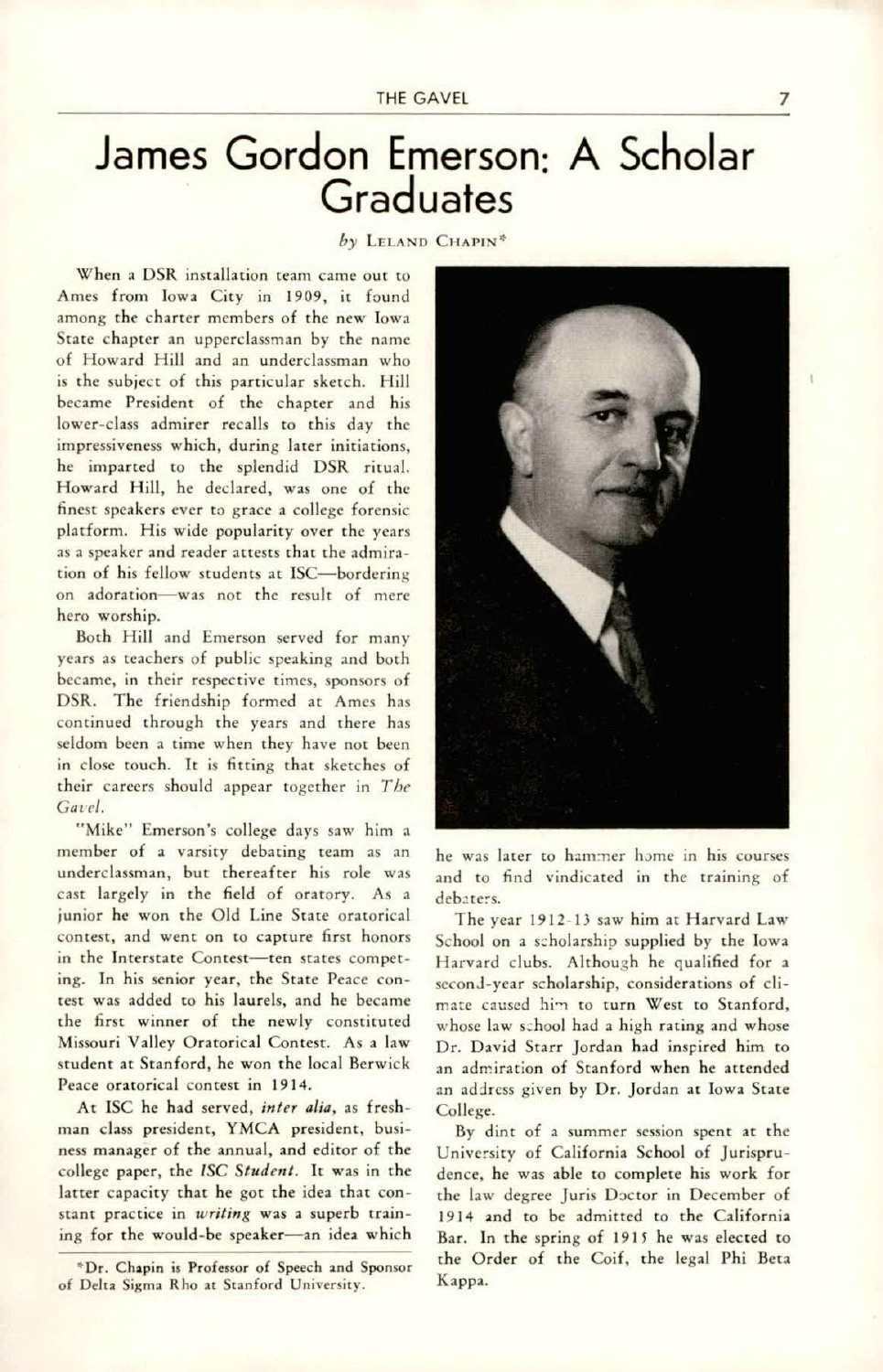Five months of practice in Davenport, Iowa, found him again under the necessity of seeking a milder climate and he accepted a position at Kansas State College as instructor in charge of the department of public speak ing (a one-man department then) in the fall of 1915. By 1917, he was a full professor and department head (by this time a two-man department). He enlisted in the army in January of 1918, joined the 404th Telegraph Battalion in April, and spent eleven months in France and Germany as a Master Signal Electrician. (As a lad, he had learned telegra phy and had served as station agent, and later as relief operator in the dispatcher's office, and still later in the Postal Telegraph relay office in San Francisco and this experience influ enced him toward the Signal Corps).

He returned to Kansas State in 1919. In 1921 he received a call from Lee Emerson Bassett to take over the debate coaching job at Stanford. Here he has remained through the years, with the exception of some eight years spent on sick-leave. On his return in 1940, he took part in the building of the graduate program in rhetoric and public ad dress. He has served intermittently as debate director, and has taught some performance courses, but mainly his courses have been in the field of classical rhetoric and oratory, argumentation, and prelegal argumentation.

The prelegal course, begun in 1946 at the request of law students who had had his course in general argumentation, proved to fill a need, and he looks back upon this course with perhaps his greatest satisfaction. It was a course which put the students through ac tual case method processes as he had experi enced them at Harvard and Stanford law schools. In a sense, it was a sort of coaching course for prospective law students, designed to equip them to meet the rigors of the case method when confronted with it later in the law school. The course integrated principles of reasoning—critical and persuasive—as found in the regular argumentation course, with the study of the principles of legal reasoning and advocacy.

Considerations of health have limited his writing, but he had the satisfaction of seeing his first effort ("The Old Debating Society" QJS June 1931), made the subject of a commendatory editorial in the New York Times. Later he authored a three-installment article

"The Case Method in Argumentation" (QJS, Feb. and Oct. 1945, Feb. 1946)-and a history of the first fifty years of the Carnot-Joffre debate (Gavel, March 1945). He has written a few miscellaneous articles for Stan ford publications, and has done book reviews for the QJS; Modern Language Quarterly; American Speech; Western Speech; and the Southern California Law Review.

Last December, he was able for the first time to attend the Speech Association of America convention (in New York), where he presented a paper on a panel devoted to consideration of Probability in Debate, and was chairman of a panel on Legal Advocacy on which prominent New York attorneys appeared.

At Kansas State he had full responsibility for dramatics although he collaborated closely with a member of the English department in coaching debate. Soon after Howard Hill as sumed the headship in 1921, control of forensics was shifted to the speech department.

At Stanford, Emerson was in charge of forensics during the years 1921-32; and in termittently during and after World War II, particularly from 1948-52. If asked to name the highlight of the Stanford period, he would undoubtedly say the Prohibition de bate with the first Oxford team to come to the Coast: that of 1924-25 consisting of Woodruff, Hollis and Malcolm Macdonald. Although admission was charged, some 500 were turned away. Members of the football team were ushers; President Ray Lyman Wilbur presided. The debate itself was a revelation of what could be done to make discussion of a public question delightful and stimulating. From that time forward, Stan ford debating was to be a popular activity.

In the fall of 1931, his team engaged with Harvard in the first transcontinental collegi ate radio debate.

Scarcely less interesting, in his estimation, has been the annual series with California known as the Medaille Joffre Debate (until 1947 called the Medaille Carnot). Established in 1894 by the Baron Pierre de Coubertin of France, founder of the modern Olympic Games, it has maintained its popularity through all vicissitudes of war and peace, and continues to attract sizable audiences. This debate is always upon some question of French politics and government. A general topic is